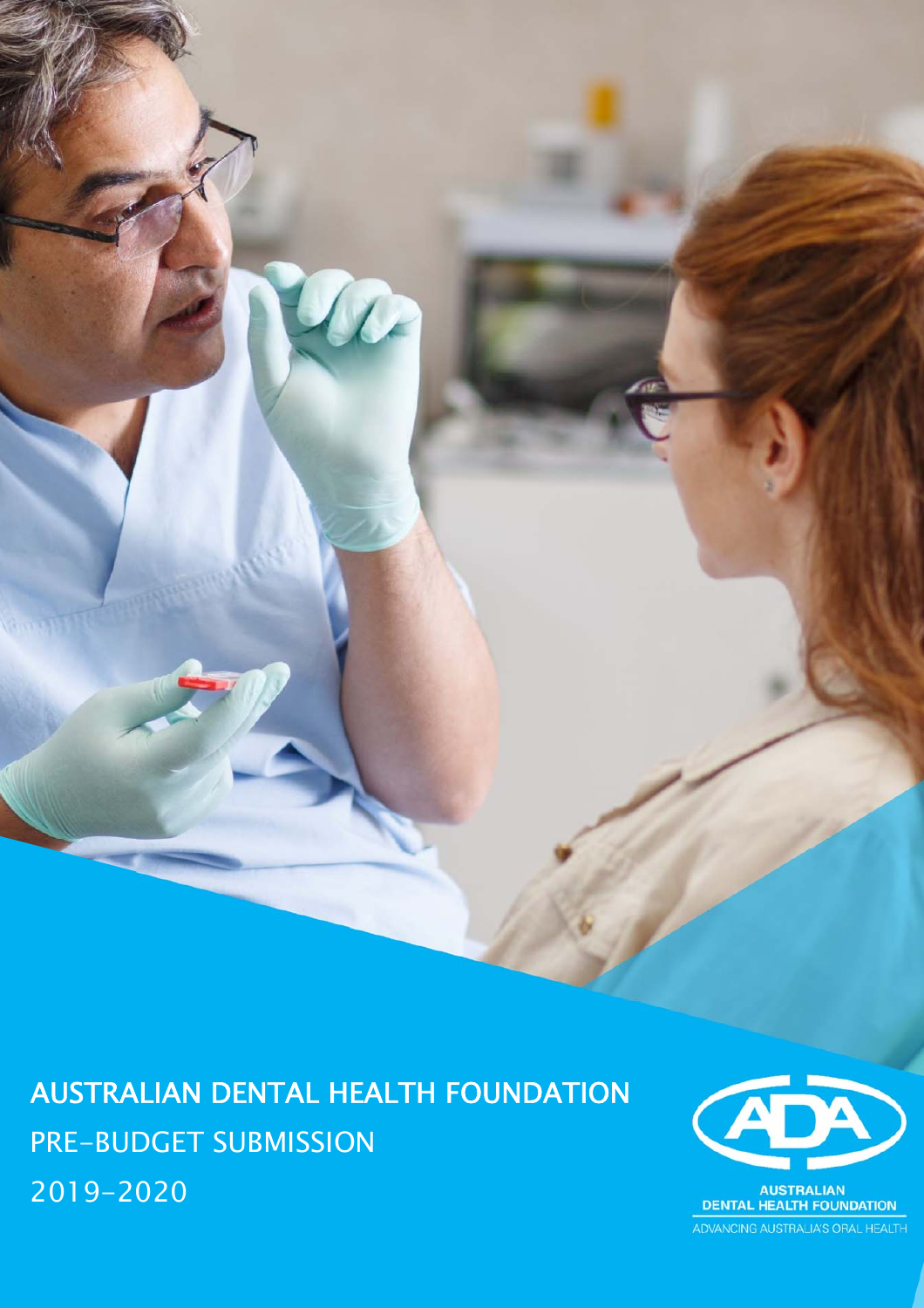

# THE FOUNDATION'S MISSION

Consistent with the Australian National Oral Health Plan 2015‐2024 (NOHP), and largely modelled on the targets identified in that document, the Australian Dental Health Foundation's (the Foundation) mission is to address the inequality between those Australians who can access the dental care they need, and those who can't. The Foundation aims to assist in the provision of improved access to and delivery of quality dental care and dental health for all Australians regardless of their financial, geographical or social situation.

The Foundation believes access to quality dental care and the provision of the basics of oral hygiene are important building blocks in the health of all Australians. The Foundation's goal is to ensure the continued improvement of oral health through the support of dentists, the dental profession, dental support staff, the dental industry and the community.

The Australian Taxation Office has provided the Foundation with deductible gift recipient status.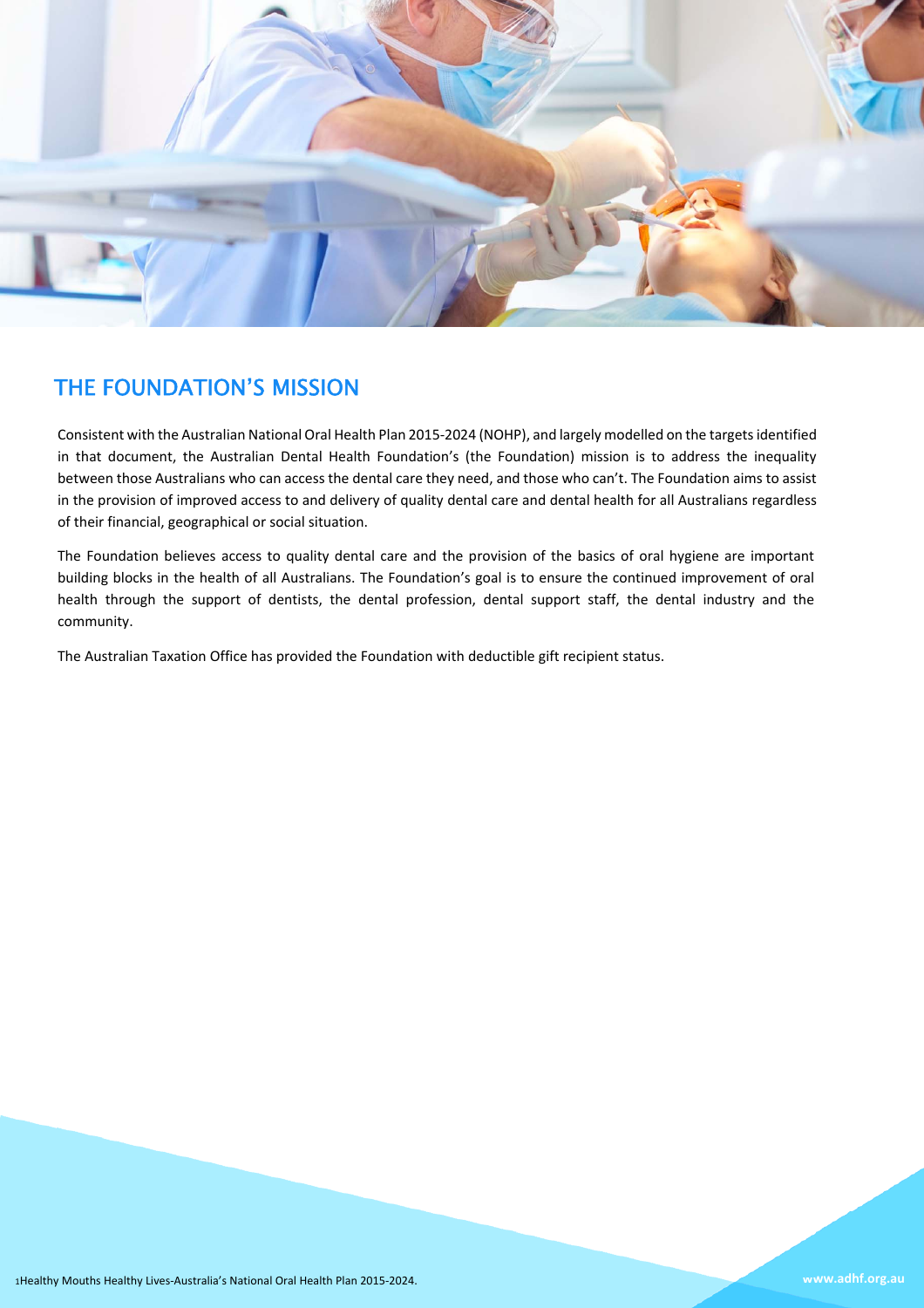

## WHO WE ARE

In 2008, the Australian Dental Association Inc. created the Australian Dental Association Foundation (ADAF). It mobilised dentists across Australia to come together to improve the oral health of disadvantaged Australians. This was done by dentists, either volunteering their time in the delivery of dental services or providing financial contributions to support needy Australians to access the dental care they needed but could not access due to financial or geographic disability.

In August 2017, the ADAF merged with the National Dental Foundation (NDF) to form the Australian Dental Health Foundation. The NDF had been established 13 years prior to provide a well organised and structured platform to enable those in the dental industry to step up and make a direct contribution to help disadvantaged members of our society.

The merger has:

- rationalised the operations of the Foundations to provide a singular focus of activities;
- created one major Foundation within the dental profession and dental industry;
- created economies in administrative costs; and
- improved the efficiency of the delivery of care programs.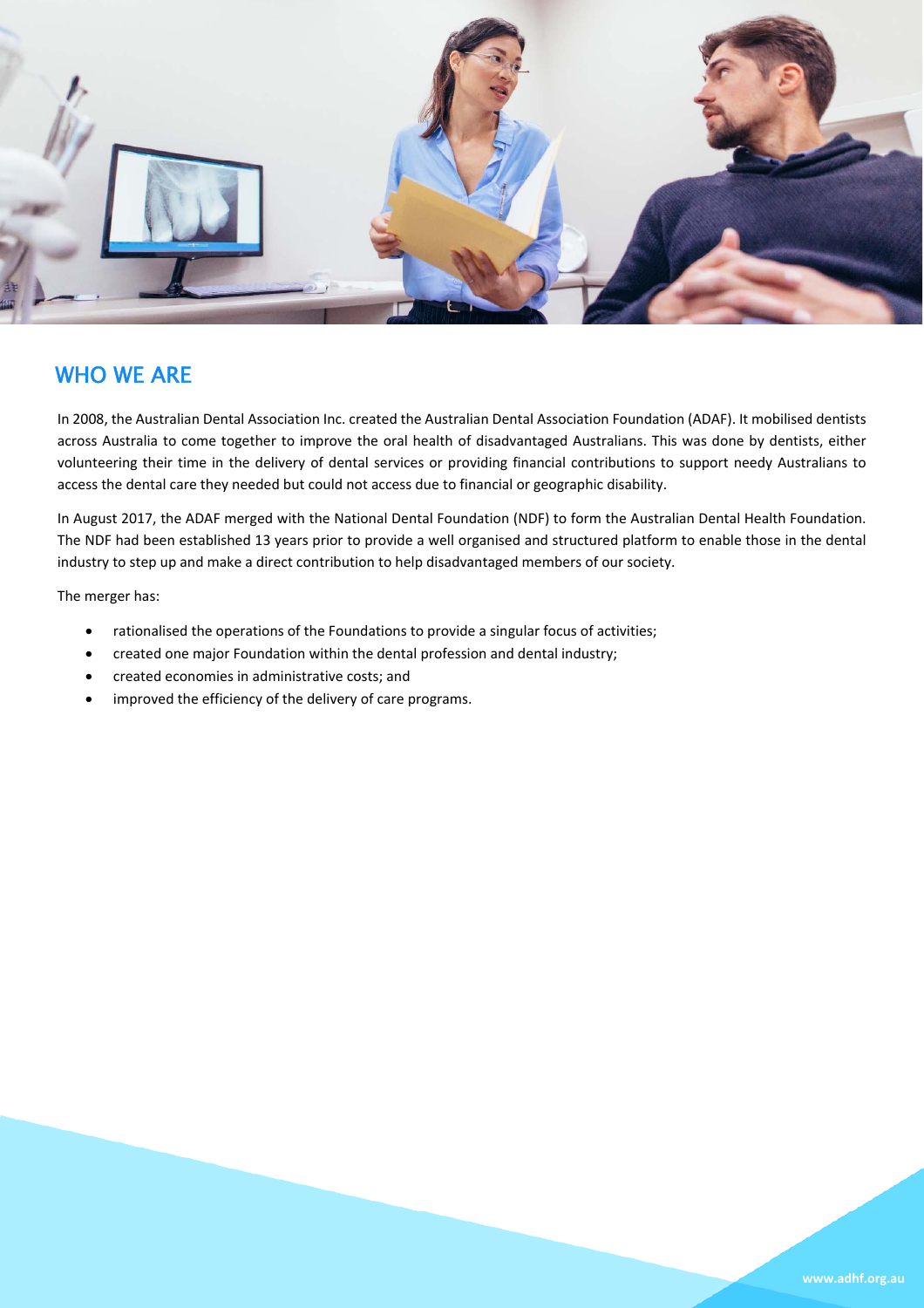# WHAT WE DO

 Priority Population Areas 1, 3 and 4 of the NOHP2, the Foundation meets its mission 1. Aligned with National Strategic Direction identified in Foundation Area 2 and the through involvement in a number of programs;

Since 2008, the Foundation has coordinated the delivery of pro-bono basic dental treatment to socially disadvantaged members of the community. The Foundation accepts referrals to the volunteer dental programs from clients who are being supported by a registered charity or not for profit organisation. Dentists volunteer their time, skills and practice facilities to provide treatment at no cost to eligible patients. Patients may be supported by one of the following programs:

- ‐ Domestic & Family Violence support/accommodation services;
- ‐ Drug and/or Alcohol rehabilitation;
- ‐ Long‐term injury or illness support services;
- ‐ Near homeless or homeless support/accommodation services; or
- ‐ Support services for those from low socioeconomic areas/circumstances



#### Proportion of adults with untreated dental decay by annual household income<sup>3</sup>

# Dental Rescue Days (DRD) and Adopt a Patient (AAP) Programs

The *Dental Rescue Day* program sees treatment provided by dentists, in their own practice, through the allocation of a full or half day to treat a number of referred patients.

Under the *Adopt a Patient* program, volunteer dentists are paired with a patient in need of dental care, with the practice 'adopting' the patient over a number of appointments to complete a course of pro‐bono treatment.

In 2017/2018 financial year, through these two programs, around \$1,030,000 of services were provided free to patients living in metropolitan and regional areas across Australia who are socially disadvantaged or on low incomes; or have additional and/or specialised health care needs.

> *"I have had pain with my teeth for around 20 years and am now pain free and can eat again, I am so happy."*

> > Adopt A Patient client, Stirling SA April 2018

<sup>2</sup> "Healthy Mouths Healthy Lives-Australia's National Oral Health Plan 2015-2024:Page 18 and 19 3 ANOHP Figure 9‐P50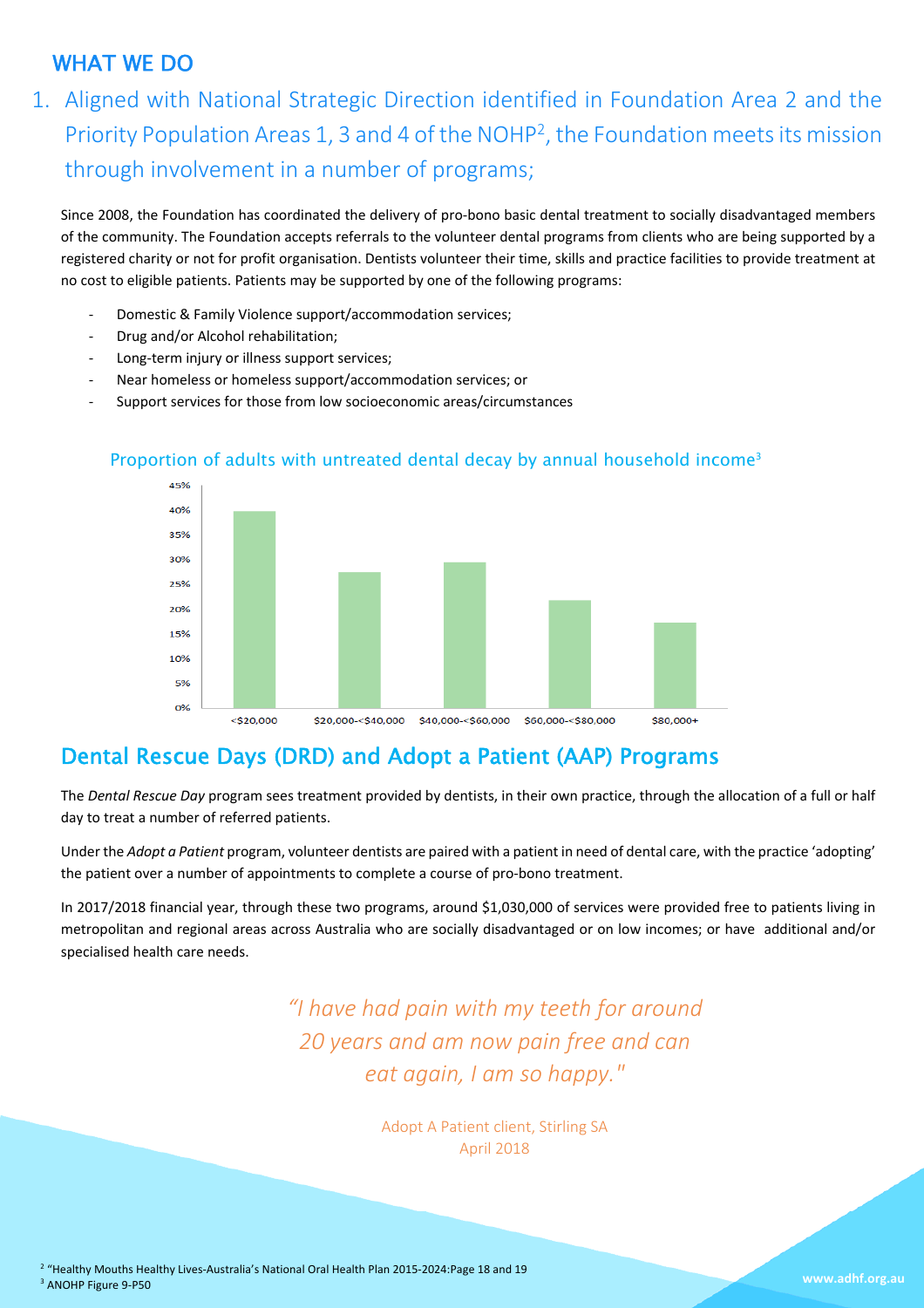# Rebuilding Smiles® program – targeting domestic violence victims

The more recently created *Rebuilding Smiles®* program aims to provide assistance to those who are socially disadvantaged, with an initial focus on victims of domestic violence. Within the current Strategic Plan, the Foundation is committed to extending this program to meet the oral health needs of other specific segments of the population.



The Foundation is aware that one in three women have experienced physical and/or sexual violence perpetrated by someone known to them and one in four children are exposed to domestic violence4.

The Foundation seeks to help this sector of the population by providing free dental treatment to clients referred by support agencies assisting families experiencing domestic violence.

This new program delivered about \$65,000 of pro bono care to victims of domestic violence in 2017/2018. The impact of the program is evident from the following testimonial ‐

*"I never imagined such compassion and generosity until I had experienced it from you all. Not only have I regained my smile, but I have also regained a little faith in humanity. Both are priceless to me. 'Thank you' seems grossly inadequate but it's all I can offer. "* 

> Kylie (Rebuilding Smiles® patient), NSW 6 September 2018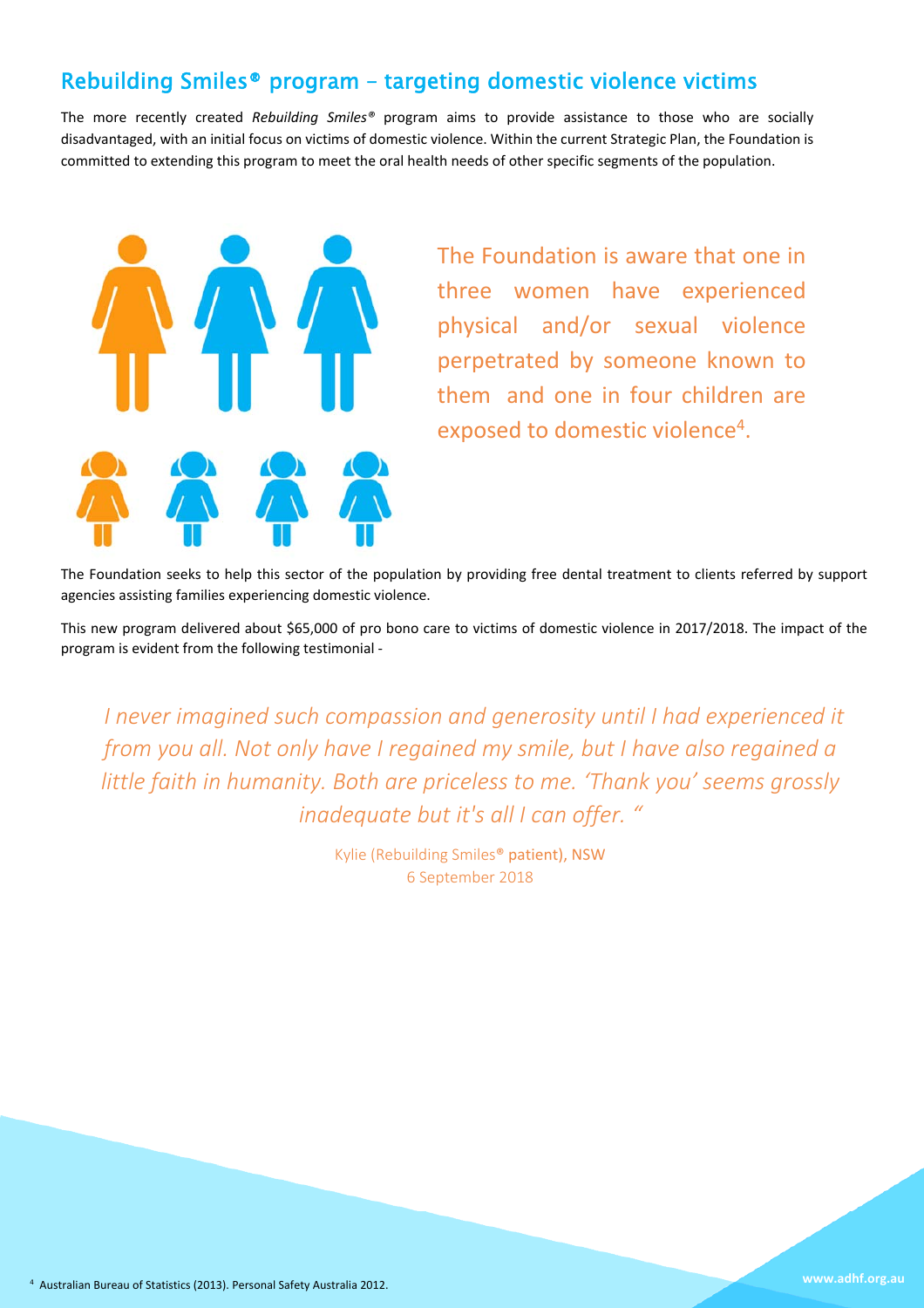2. Aligned with the National Strategic Direction identified Foundation Area 3 and the Priority population Area 2 of the NOHP5, the Foundation meets its mission through:

# Indigenous Scholarship Program

The Indigenous Scholarship Program aims to reduce the inequality that exists between Indigenous and non‐ Indigenous Australians. Noting that the delivery of dental care to Indigenous Australians is enhanced if that care is provided by an Indigenous practitioner, the Foundation established an annual scholarship program to specifically support Aboriginal and Torres Strait Islander students who undertake studies in dental hygiene and/or oral health therapy. The Program aims to encourage Indigenous hygiene and therapy graduates to take their skills back to their community, combining their local knowledge and training to offer appropriate dental support and education.



Funding of \$25,000 was awarded in 2017/2018 year.

# Community Service Grants

Partnering with the Wrigley Corporation, this program provides funding to support community based oral health programs. The Community Service Grants are awarded to volunteer dentists and dental students to allow them to implement oral health community service, education, and preventative care projects in some of the highest risk and most disadvantaged communities across Australia.

The Community Service Grants program started in 2011 and will operate in the 2018/2019 year.

Grants worth \$119,000 were provided in 2018 to deserving projects which in turn provided much wanted care to their targeted patients.



3. Aligned with the National Strategic Direction identified Foundation Area 1 of the NOHP6, the Foundation meets its mission through:

# Oral Health Education

The Foundation, in association with community groups, provides oral health education and resources to the community, with a focus on young Australians. The Foundation recognises that early education about oral health practices helps instil a habit of long term good oral health leading to a reduced need for significant dental treatment later in life.

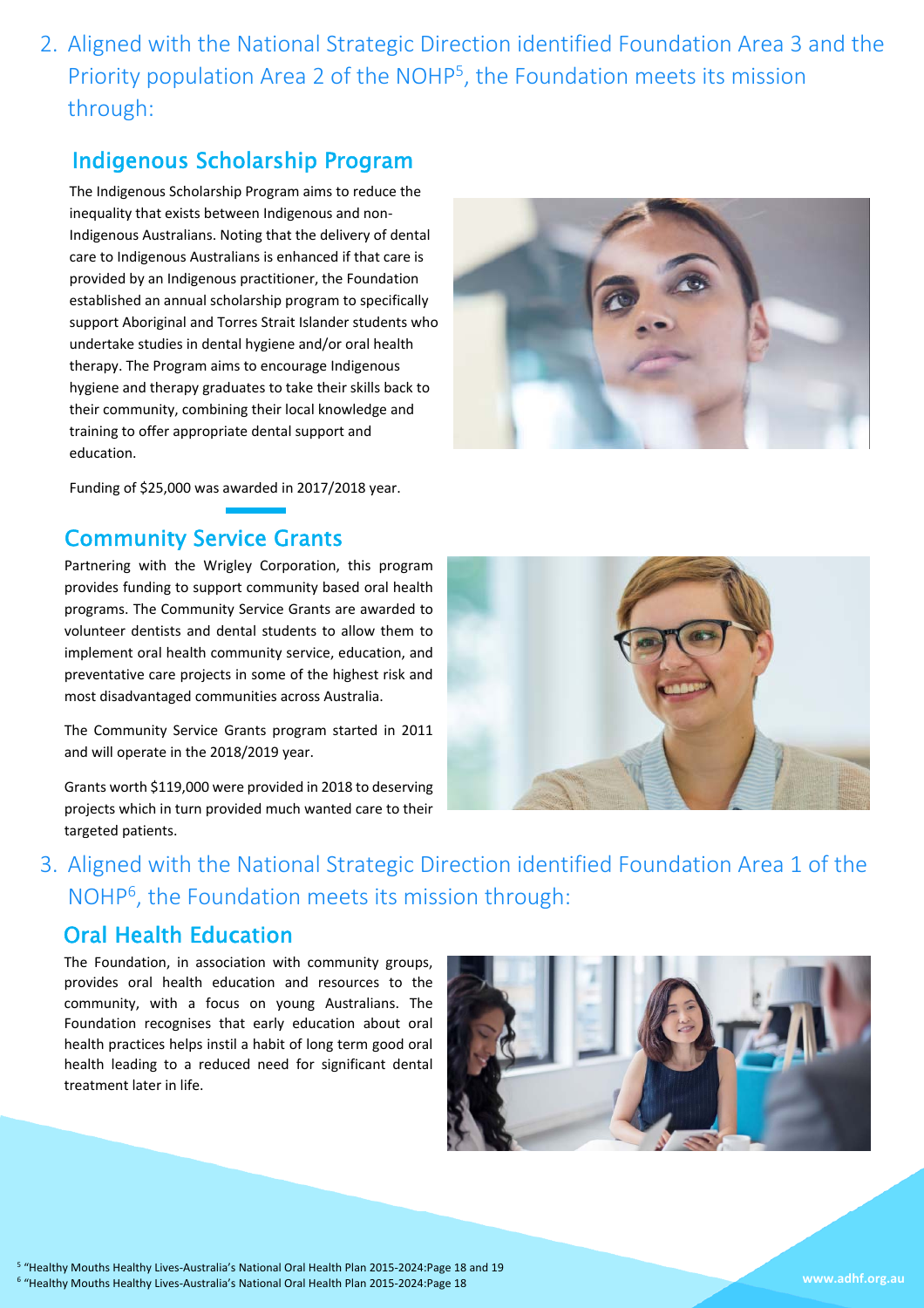

# HOW WE DO IT

The dental care delivered to patients is provided on a pro bono basis by dentists who volunteer their time, clinics, staff and resources.

Due to the nature of the cases that are undertaken, the care provided is often complex. For example, victims of domestic violence often require specialist care involving provision of dental prosthetics such as dentures, crown and bridges and dental implants. The Foundation does not expect dentists to cover these out of pocket (third party) costs and attempts to fund these from donations or in kind support. The cost of these services can range from \$1,000 to \$20,000 per patient depending on the nature of the treatment.

Financial and in-kind support to cover these sorts of expenditure and to help meet administrative costs are provided by a number of key sponsors and supporters, including:

| <b>Australian Dental Association</b> | Southern Cross Dental and Dental Care Australia |
|--------------------------------------|-------------------------------------------------|
| <b>Pacific Smiles Group</b>          | Colgate                                         |
| <b>Wrigley Company</b>               | Straumann                                       |

Coordination of the various delivery programs involves a number of administrative steps being taken. These steps are carried out by Foundation Staff (State and Program Coordinators). Coordination involves:

- Receipt of applications from support agencies;
- Evaluation of the application to determine eligibility;
- Identifying the appropriate program for the application;
- Providing a connection between the applicant and a suitable dentist-locating a dentist and delivery of requisite information to the Dentist and support agency to ensure applicant's attendance;
- Coordination of dental appointments;
- Liaison between agency and dentist;
- Receipt of treatment information, and
- Payment of any out of pocket accounts.

The Foundation has one State Coordinator located in each of the following states: Queensland, Victoria, South Australia, and Western Australia. There are two Coordinators located in NSW. There is also a National Coordinator based in NSW who manages the programs nationally.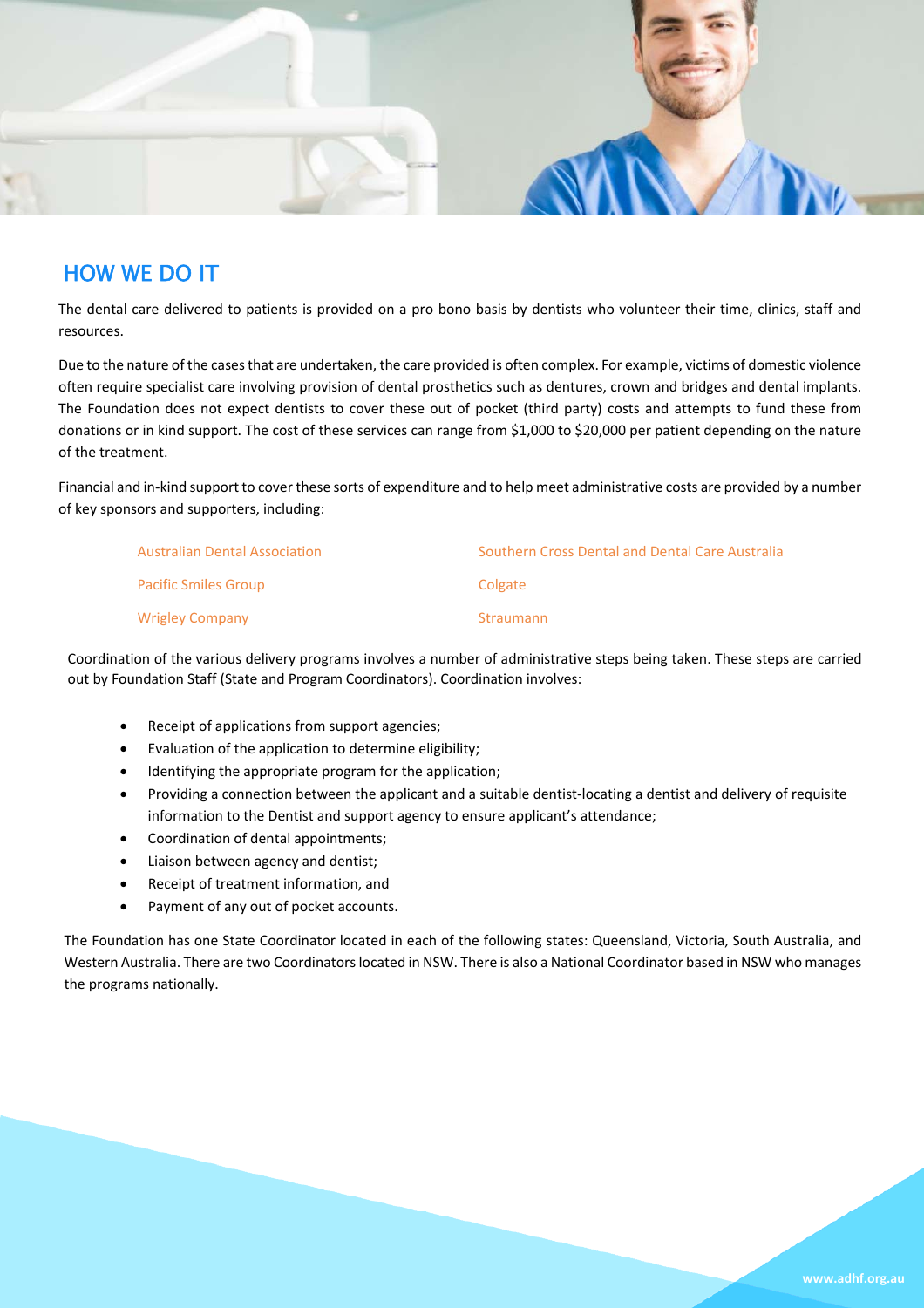

### WHAT IS NEEDED

All statistical data suggests that, notwithstanding the level of dental services delivered by the Foundation, there remains considerable unmet need for dental care. The increase in demand for assistance the Foundation is experiencing indicates that this is likely to continue. For example, if one in three women experience domestic violence and say 1 in 100 experience dental injury, which they cannot afford to remedy, then the 150 cases of assistance the Foundation has received to date represents a fraction of the need that has to be addressed.

To allow the Foundation to continue to deliver on its very successful programs and to meet the increasing demand for services the Foundation needs Government assistance. The Foundation has identified the following funding requirements:

### 1. Administrative funding support

Both demand and delivery of volunteer dental services by the Foundation have increased substantially in recent years. This has significantly increased the administrative burden of coordinating the programs.



Average growth of 25% per annum has been achieved over the past 3 years (measured by the value of dental services delivered). Based on current levels of referrals and activity, there is the reasonable expectation that this growth will continue

With administrative costs of around \$220,000 per annum, the return on investment by the Foundation is approximately 5 times expenditure.

Overall, our activities currently achieve:

| Dental services programs <sup>7</sup> | \$1,100,000 |
|---------------------------------------|-------------|
| <b>Indigenous Study Grants</b>        | 25.000      |
| <b>Community Grants</b>               | \$119,000   |
| Total value of services provided      | \$1,244,000 |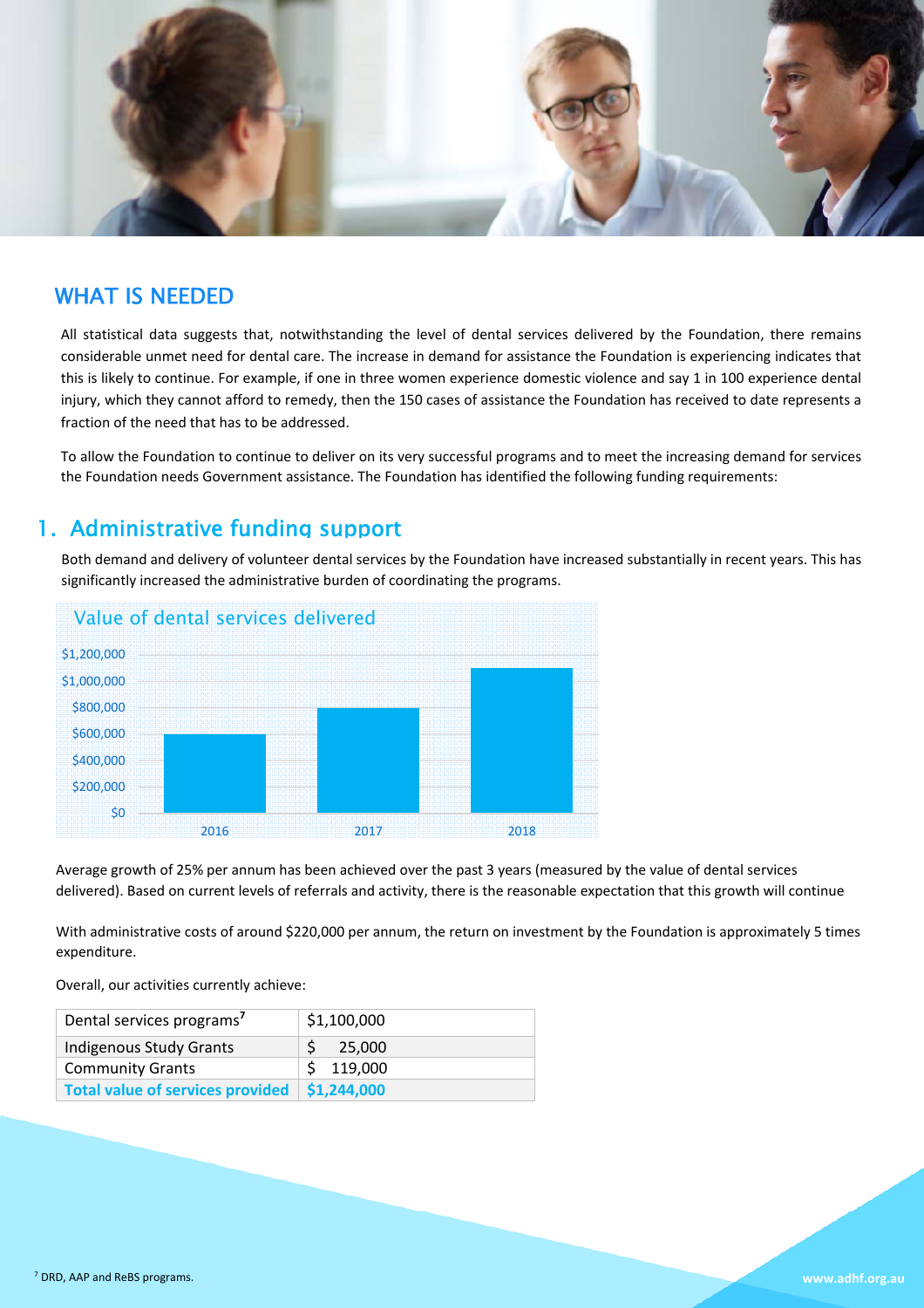With anticipated growth of 25% p.a., associated administrative costs are similarly expected to increase. Based on the current budget of \$220,000, an additional \$55,000 is required for 2018/2019 with ongoing increases of 25% p.a. thereafter.

The Foundation seeks Federal Government assistance to help meet this increased need to the extent of:

| Year 1 - 2019    | \$55,000  |
|------------------|-----------|
| Year 2 - 2020    | \$68,750  |
| Year 3 - 2021    | \$86,000  |
| <b>Sub Total</b> | \$209,750 |

## 2. Delivery cost support

As mentioned, the complexity of the treatments required for some patients are such that laboratory, prosthodontic and other specialist services are required. The Foundation does not expect our volunteer dentists to meet these additional third‐party expenses.

#### Dental Rescue Day and Adopt a patient

Under *the Dental Rescue Day and Adopt a patient programs*, the Foundation has received support from Southern Cross Dental Laboratories of \$25,000 per annum to cover costs of prosthetic services‐crown and bridges, dentures etc. In 2018, this money was expended by August leaving no support for the remaining one third of the year. While this support has been sufficient to meet needs in previous years, the exhaustion of these funds for 2018 is another indication of the increased demand for services.

With the anticipated increase in demand for services expected at a rate of 25% per annum, the Foundation seeks Federal Government assistance to help meet this increased need to the extent of:

| <b>Sub Total</b> | \$35,745 |
|------------------|----------|
| Year 3 -2021     | \$14,650 |
| Year 2 – 2020    | \$11,720 |
| Year 1 - 2019    | \$9,3758 |

#### Rebuilding Smiles® Program

In the last 12 months expenses related to prosthodontic and other specialist services of \$18,213 have been incurred. With the anticipated level of growth of 25% per annum, funding is sought to cover the increase in expenses resulting from that growth.

| <b>Sub Total</b> | \$17,620 |
|------------------|----------|
| Year 3 - 2021    | \$7,110  |
| Year 2 - 2020    | \$5,960  |
| Year $1 - 2019$  | \$4,550  |

# 3. Summary of support required 2019 -2021

| Administrative Funding Support           | \$209,750 |
|------------------------------------------|-----------|
| Delivery Cost support for the 3 programs | \$53,365  |
| Total over 3 years                       | \$263,115 |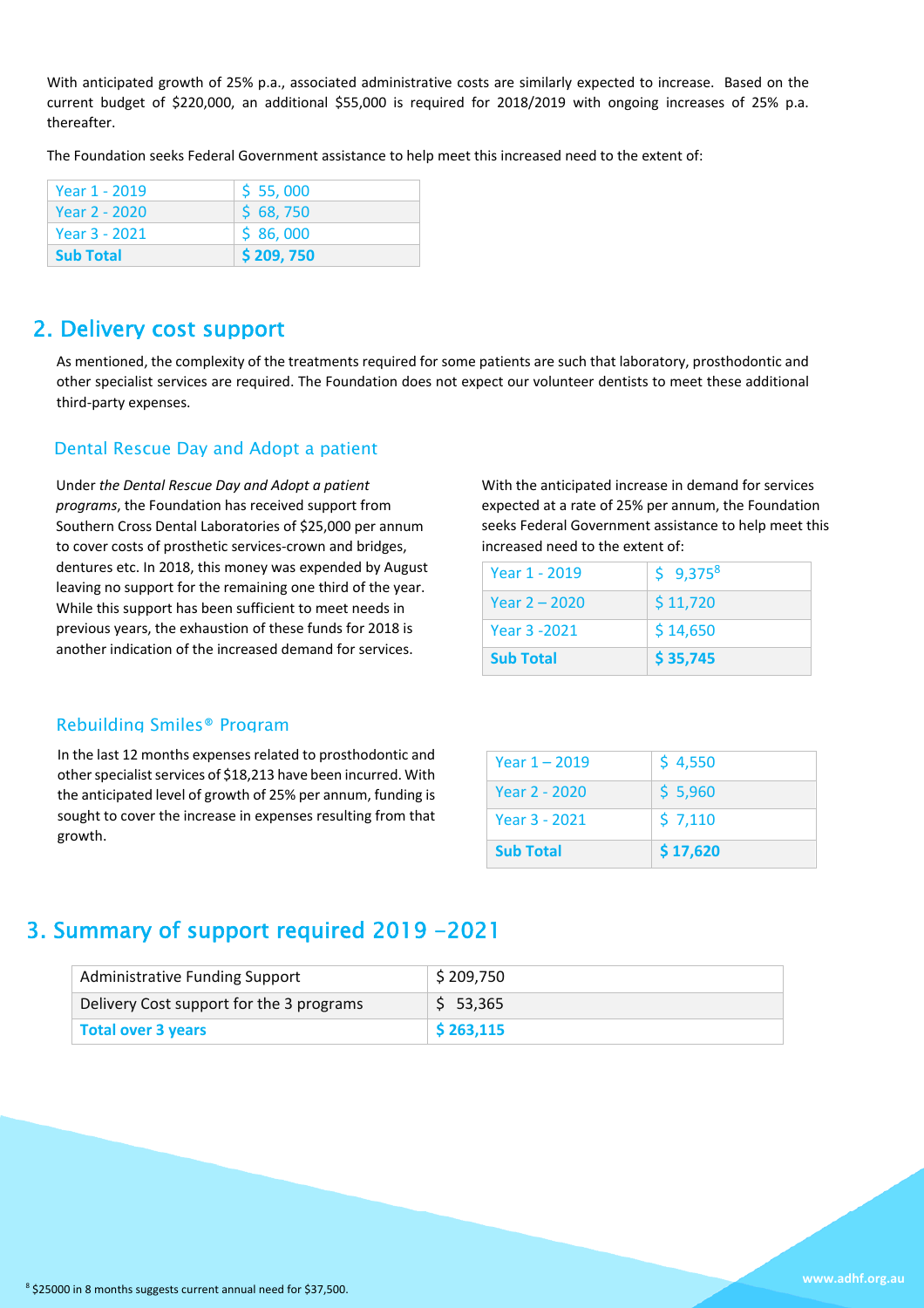

# THE IMPACT

With the current growth expectations, assisted by additional Government funding outlined in this submission, it would be reasonable to expect that the projected level of dental services to be delivered would be:

| Year 1       | $\frac{1}{2}$ \$ 1,375,000 <sup>9</sup> |
|--------------|-----------------------------------------|
| Year 2       | $\frac{1}{2}$ \$ 1,719,000              |
| Year 3       | $\frac{1}{2}$ \$ 2,149,000              |
| <b>Total</b> | $\frac{1}{5}$ 5,243,000                 |